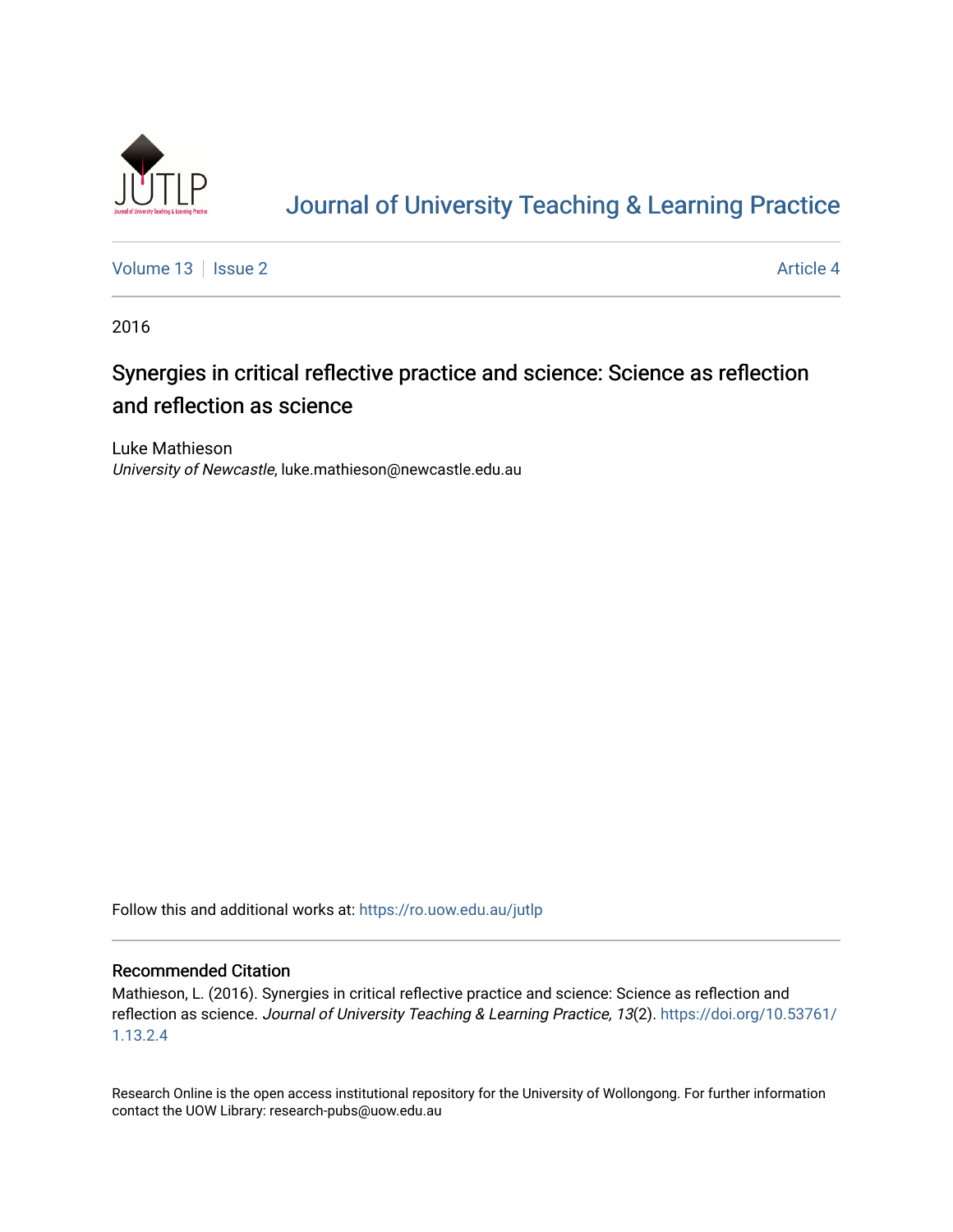# Synergies in critical reflective practice and science: Science as reflection and reflection as science

## **Abstract**

The conceptions of reflective practice in education have their roots at least partly in the work of Dewey, who describes reflection as "the active, persistent, and careful consideration of any belief or supposed form of knowledge in the light of the grounds that support it and the further conclusions to which it tends" (Dewey 1933, p.9). This conception of reflection has carried on into more-focused efforts to describe critical reflection as a tool for improving professional practice (where academic and educational practice is the particular interest of this study); "… some puzzling or troubling or interesting phenomenon" allows the practitioner to access "the understandings which have been implicit in his action, understandings which he surfaces, criticizes, restructures, and embodies in further action" (Schön 1983, p. 50). Both of these descriptions embody a central idea of critical reflective practice: that the examination of practice involves the divination (in a rational, critical sense) of order and perhaps meaning from the facts at hand (which, in turn, are brought to light by the events that occur as the results of implementation of theory). As part of a lecture series, Gottlieb defined science as "an intellectual activity carried out by humans to understand the structure and functions of the world in which they live" (Gottlieb 1997). While science and critical reflective practice attempt to build models about different parts of our world – the natural world and the world of professional (educational) practice respectively – both embody certain underlying aims and methodologies. Indeed, it is striking that in these definitions the simple replacement of the terminology of reflective practice with the terminology of science (or vice versa) leads to a perfectly comprehensible definition of either.

It is this confluence that this paper studies, building from two separate foundations, critical reflective practice and science. Via their models and exemplars of their "models-in-practice" – action research and the scientific method – the paper forms a bridge between two empirical practices. We contend that the ability to do this is no accident, but stems from a deeper substrate that they have in common: empirical epistemology, as expressed in post-enlightenment models of the development of reliable knowledge.

This article is available in Journal of University Teaching & Learning Practice: [https://ro.uow.edu.au/jutlp/vol13/iss2/](https://ro.uow.edu.au/jutlp/vol13/iss2/4) [4](https://ro.uow.edu.au/jutlp/vol13/iss2/4)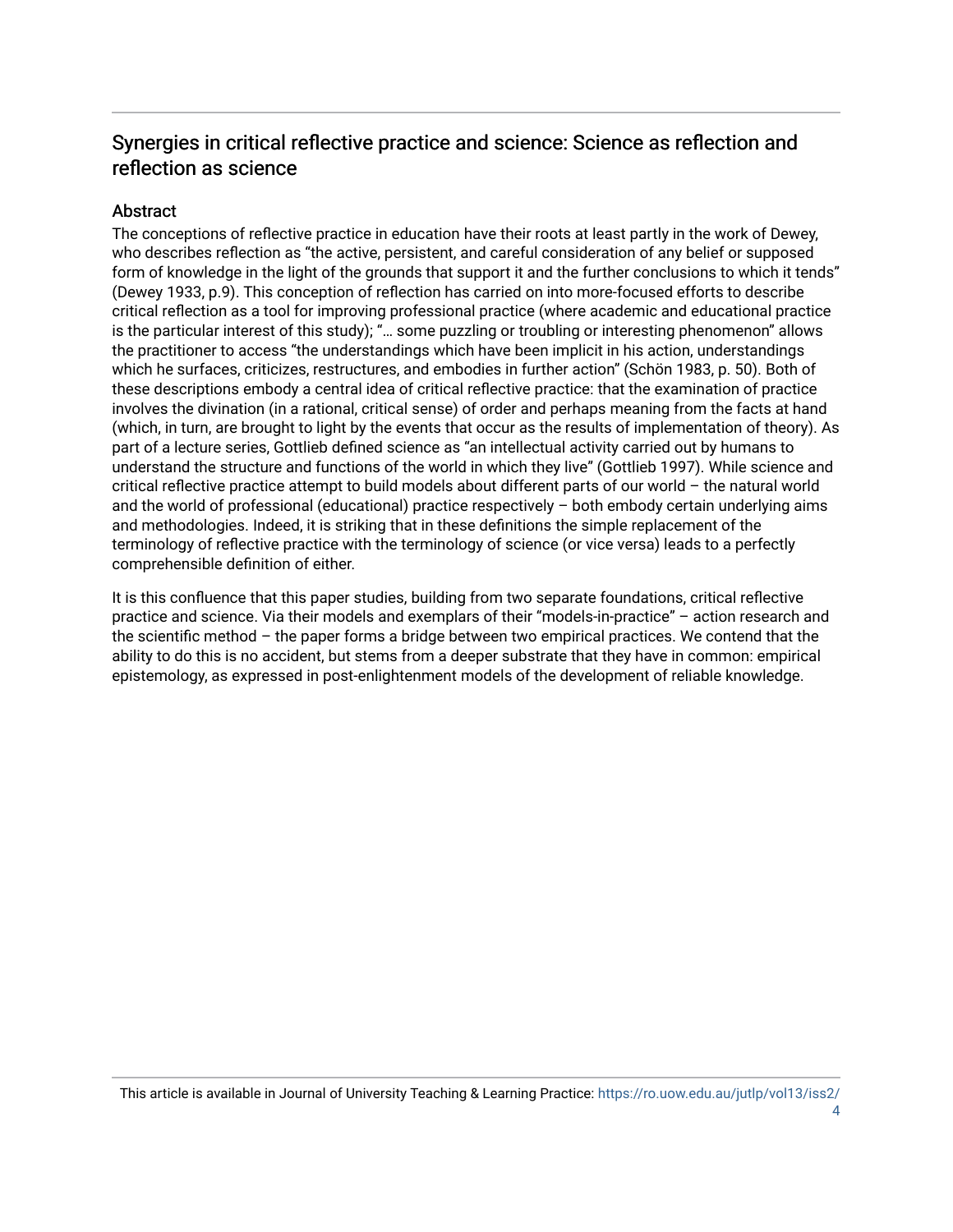

# [Journal of University Teaching & Learning Practice](https://ro.uow.edu.au/jutlp)

[Volume 13](https://ro.uow.edu.au/jutlp/vol13) | [Issue 2](https://ro.uow.edu.au/jutlp/vol13/iss2) Article 4

2016

# Synergies in critical reflective practice and science: Science as reflection and reflection as science

Luke Mathieson University of Newcastle, luke.mathieson@newcastle.edu.au

Follow this and additional works at: [https://ro.uow.edu.au/jutlp](https://ro.uow.edu.au/jutlp?utm_source=ro.uow.edu.au%2Fjutlp%2Fvol13%2Fiss2%2F4&utm_medium=PDF&utm_campaign=PDFCoverPages) 

## Recommended Citation

Mathieson, L. (2016). Synergies in critical reflective practice and science: Science as reflection and reflection as science. Journal of University Teaching & Learning Practice, 13(2). [https://ro.uow.edu.au/](https://ro.uow.edu.au/jutlp/vol13/iss2/4?utm_source=ro.uow.edu.au%2Fjutlp%2Fvol13%2Fiss2%2F4&utm_medium=PDF&utm_campaign=PDFCoverPages) [jutlp/vol13/iss2/4](https://ro.uow.edu.au/jutlp/vol13/iss2/4?utm_source=ro.uow.edu.au%2Fjutlp%2Fvol13%2Fiss2%2F4&utm_medium=PDF&utm_campaign=PDFCoverPages) 

Research Online is the open access institutional repository for the University of Wollongong. For further information contact the UOW Library: research-pubs@uow.edu.au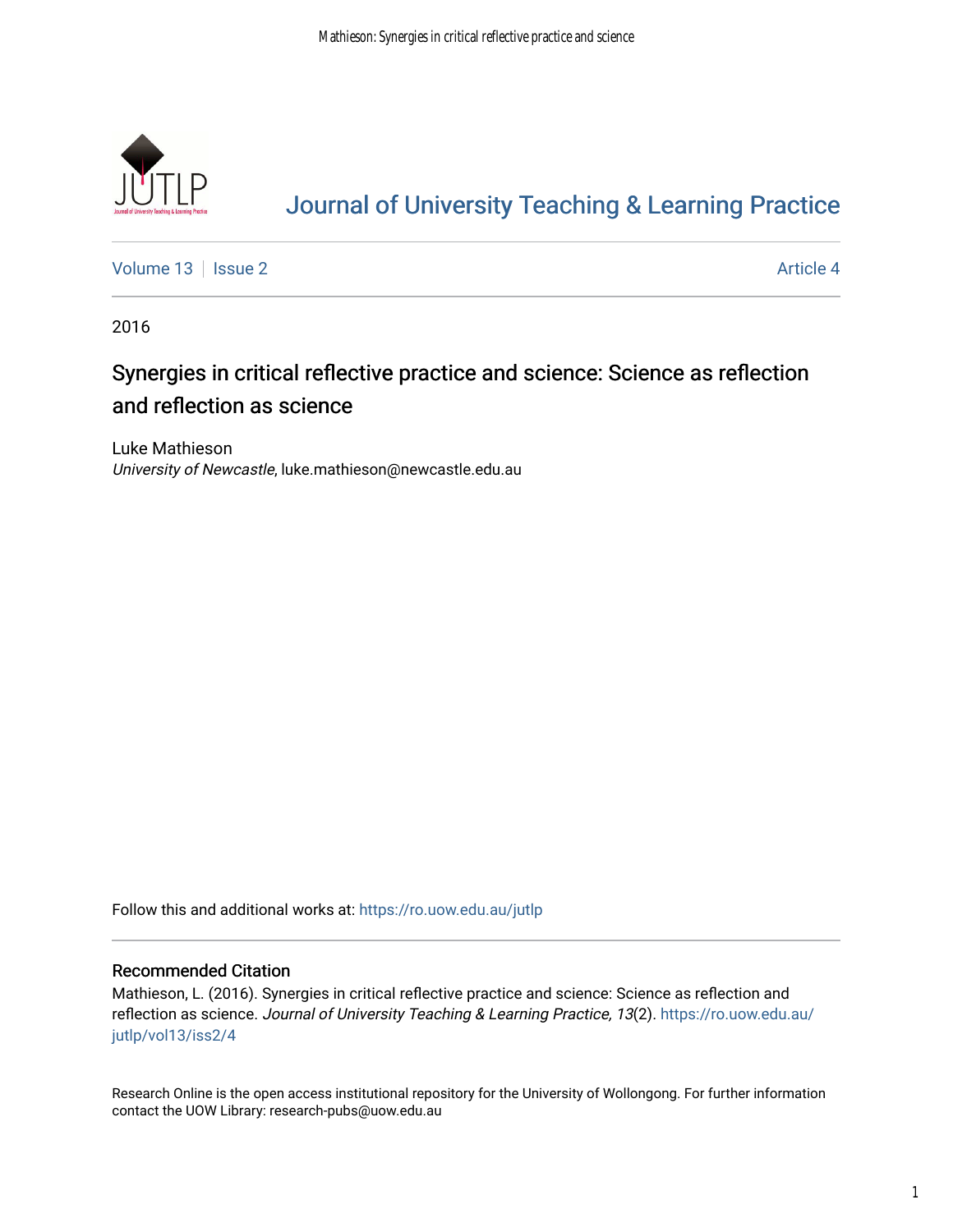# Synergies in critical reflective practice and science: Science as reflection and reflection as science

## Abstract

The conceptions of reflective practice in education have their roots at least partly in the work of Dewey, who describes reflection as "the active, persistent, and careful consideration of any belief or supposed form of knowledge in the light of the grounds that support it and the further conclusions to which it tends" (Dewey 1933, p.9). This conception of reflection has carried on into more-focused efforts to describe critical reflection as a tool for improving professional practice (where academic and educational practice is the particular interest of this study); "… some puzzling or troubling or interesting phenomenon" allows the practitioner to access "the understandings which have been implicit in his action, understandings which he surfaces, criticizes, restructures, and embodies in further action" (Schön 1983, p. 50). Both of these descriptions embody a central idea of critical reflective practice: that the examination of practice involves the divination (in a rational, critical sense) of order and perhaps meaning from the facts at hand (which, in turn, are brought to light by the events that occur as the results of implementation of theory). As part of a lecture series, Gottlieb defined science as "an intellectual activity carried out by humans to understand the structure and functions of the world in which they live" (Gottlieb 1997). While science and critical reflective practice attempt to build models about different parts of our world – the natural world and the world of professional (educational) practice respectively – both embody certain underlying aims and methodologies. Indeed, it is striking that in these definitions the simple replacement of the terminology of reflective practice with the terminology of science (or vice versa) leads to a perfectly comprehensible definition of either.

It is this confluence that this paper studies, building from two separate foundations, critical reflective practice and science. Via their models and exemplars of their "models-in-practice" – action research and the scientific method – the paper forms a bridge between two empirical practices. We contend that the ability to do this is no accident, but stems from a deeper substrate that they have in common: empirical epistemology, as expressed in post-enlightenment models of the development of reliable knowledge.

This article is available in Journal of University Teaching & Learning Practice: [https://ro.uow.edu.au/jutlp/vol13/iss2/](https://ro.uow.edu.au/jutlp/vol13/iss2/4) [4](https://ro.uow.edu.au/jutlp/vol13/iss2/4)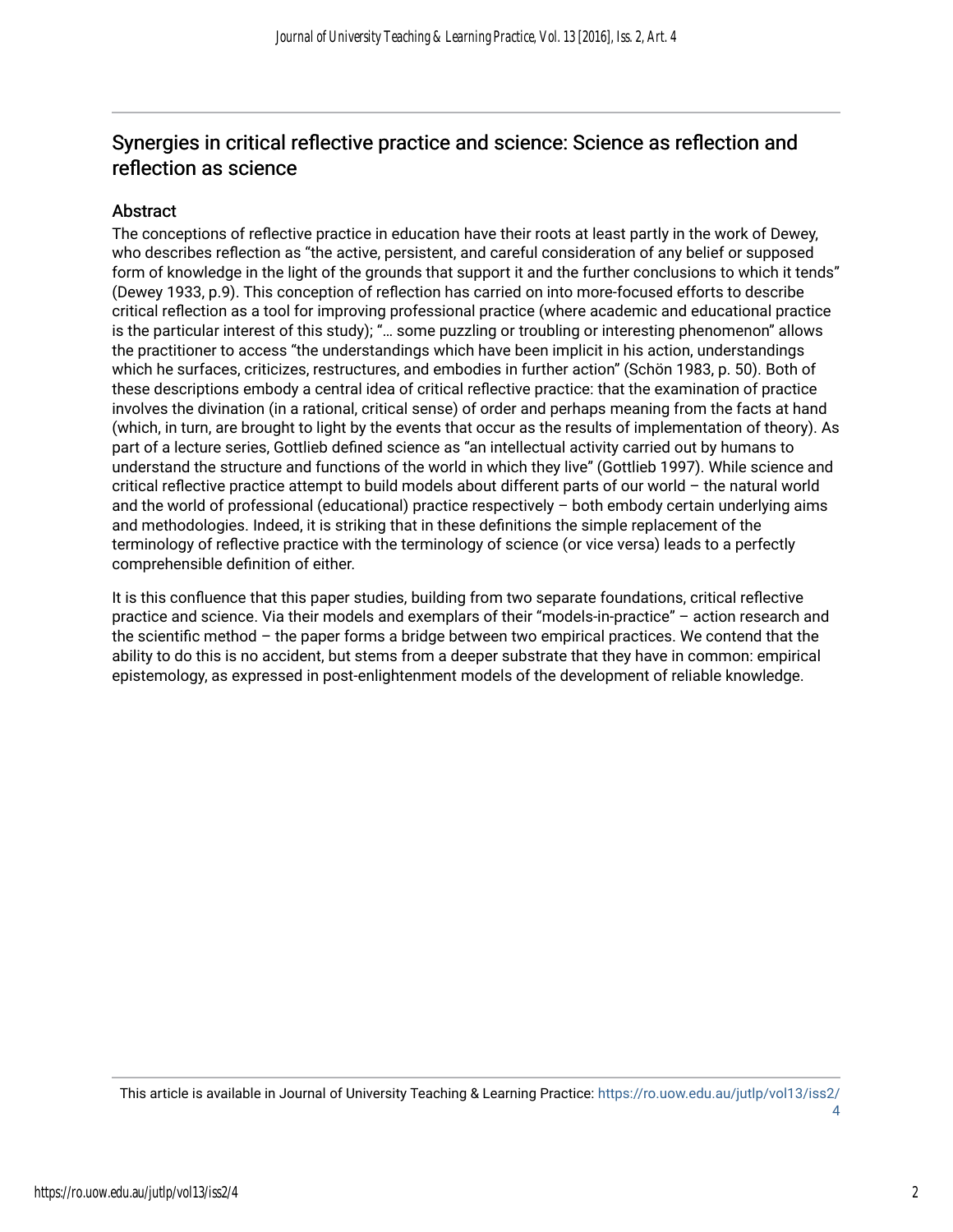## **Synergies in critical reflective practice and science: Science as reflection and reflection as science**

Luke Mathieson, University of Newcastle, luke.mathieson@newcastle.edu.au

*Another error is an impatience of doubt, and haste to assertion without due and mature suspension of judgment. For the two ways of contemplation are not unlike the two ways of action commonly spoken of by the ancients: the one plain and smooth in the beginning, and in the end impassable; the other rough and troublesome in the entrance, but after a while fair and even. So it is in contemplation: if a man will begin with certainties, he shall end in doubts; but if he will be content to begin with doubts, he shall end in certainties.*

Francis Bacon (1605)

### **Introduction**

The conceptions of reflective practice in education have their roots at least partly in the work of Dewey, who describes reflection as "the active, persistent, and careful consideration of any belief or supposed form of knowledge in the light of the grounds that support it and the further conclusions to which it tends" (Dewey 1933, p.9). This conception of reflection has carried on into more-focused efforts to describe critical reflection as a tool for improving professional practice (where academic and educational practice is the particular interest of this study); "… some puzzling or troubling or interesting phenomenon" allows the practitioner to access "the understandings which have been implicit in his action, understandings which he surfaces, criticizes, restructures, and embodies in further action" (Schön 1983, p. 50). Both of these descriptions embody a central idea of critical reflective practice: that the examination of practice involves the divination (in a rational, critical sense) of order and perhaps meaning from the facts at hand (which, in turn, are brought to light by the events that occur as the results of implementation of theory). As part of a lecture series, Gottlieb defined science as "an intellectual activity carried out by humans to understand the structure and functions of the world in which they live" (Gottlieb 1997). While science and critical reflective practice attempt to build models about different parts of our world – the natural world and the world of professional (educational) practice respectively – both embody certain underlying aims and methodologies. Indeed, it is striking that in these definitions the simple replacement of the terminology of reflective practice with the terminology of science (or vice versa) leads to a perfectly comprehensible definition of either.

It is this confluence that this paper studies, building from two separate foundations, critical reflective practice and science. Via their models and exemplars of their "models-in-practice" – action research and the scientific method – the paper forms a bridge between two empirical practices. We contend that the ability to do this is no accident, but stems from a deeper substrate that they have in common: empirical epistemology, as expressed in post-enlightenment models of the development of reliable knowledge.

#### **Models of Critical Reflective Practice**

Although we are primarily interested in critical reflective practice as a tool for advancing teaching practice, it is clearly also a meta-cognitive learning process: it involves thinking and learning about how we think about teaching). Thus much of the background theory for reflective practice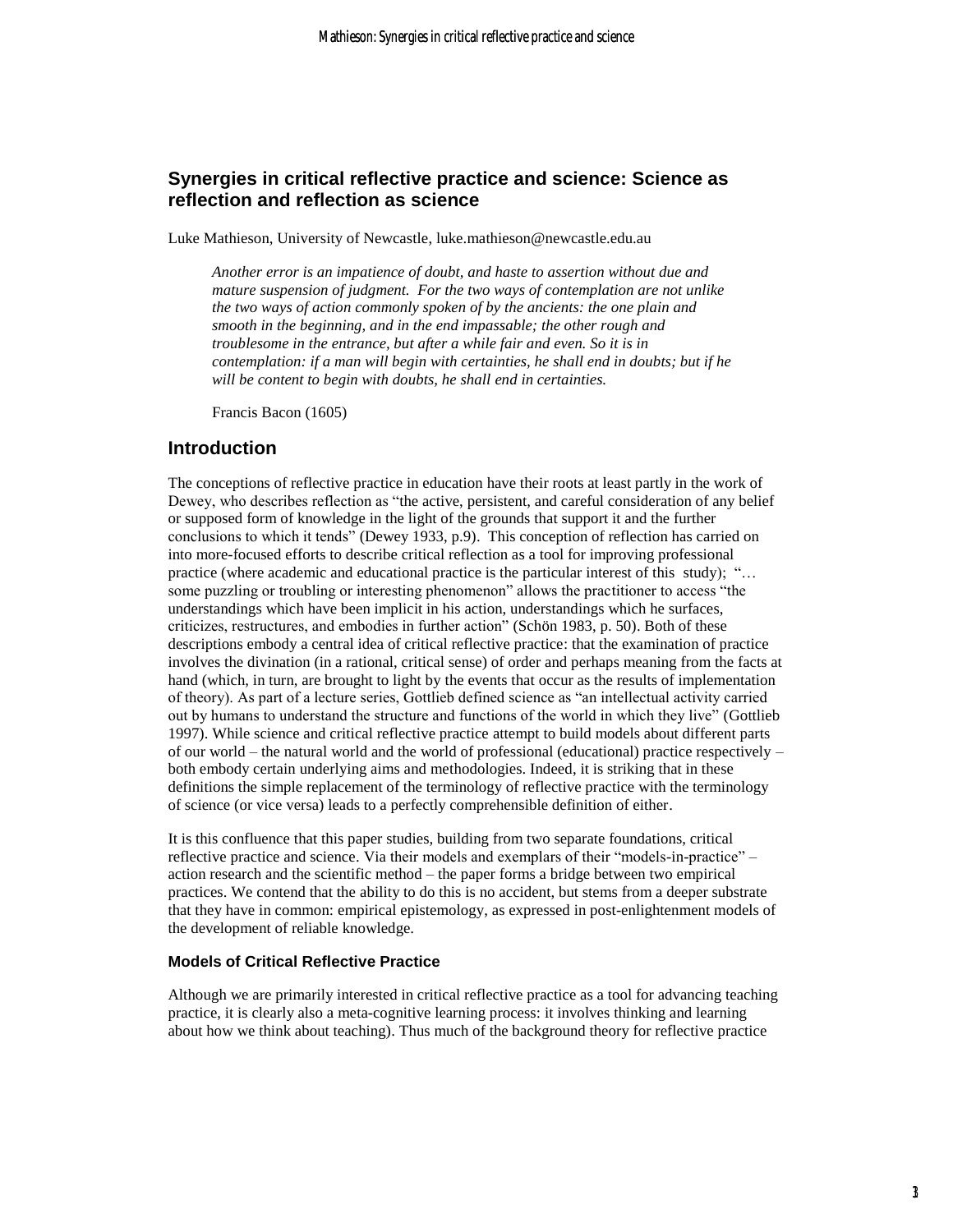

derives from theory about learning. As a result of these broader beginnings, there are many models of critical reflective practice.

#### **Figure 1. A visualisation of Kolb's experiential learning process. Source: http://www.learning-theories.com/experiential-learning-kolb.html**

Possibly the earliest attempt at formalising the ideas of critical reflection (here we specifically emphasise our use of the word critical) is the contrast between single-loop and double-loop learning laid out by Argyris and Schön (1978). They built on their earlier hypothesis (Argyris & Schön 1974) regarding the "mental maps" people (or organisations) use to conduct their actions. The single-loop approach, in essence, does not learn from errors – that is, it does not reflect. Argyris (1980) later argued that much of this behaviour may be due to the people or organisations being unaware of their models of behaviour – that is, they are uncritical. The critical reflective approach, in their conception, is embodied by the double-loop learning approach, in which models are modified in response to failures so that in similar situations the model will hopefully be less likely to fail. Being one of the simpler models, it clearly shows the basic components of critical reflective practice: a critical incident, reflective consideration and modification of mental models, connected in an iterative structure of continually attempted improvement.

Influenced by Piaget's (1926; 2001) ideas of reflective abstraction in developmental learning, Kolb (1984) developed a reflective-practice model based on experimental experience; he wrote that "learning is the process whereby knowledge is created through the transformation of experience" (Kolb 1984, p. 38). In dealing with learning in general, rather than professional practice, Kolb presents a more adaptable model that more clearly identifies four basic steps of critical reflection: experience, reflective observation, conceptualisation (or modelling) and experimentation (Figure 1). The important advancement that Kolb's model makes on that of Argyris and Schön (1974) is the explicit recognition of the importance of experimentation in the learning process. Although Argyris and Schön refer to applying the new model when similar situations arise, Kolb's model explicitly emphasises the conscious and directed act of testing the new model to validate it as a step within the same iteration of the cycle, rather than the start of a new cycle (although all of these models very easily become recursive, generating cycles within cycles). This demonstrates the meta-cognitive component of effective critical reflective practice.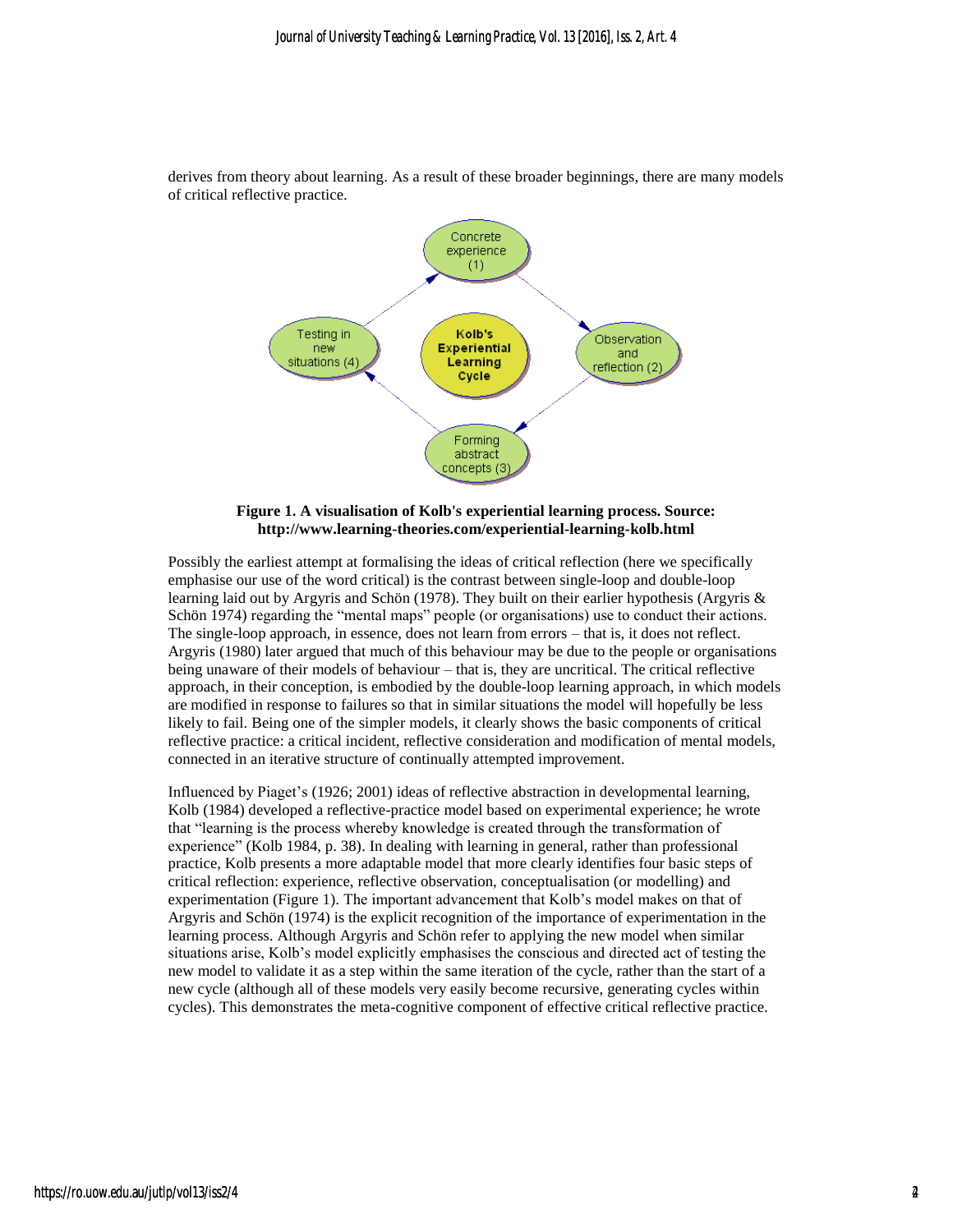Gibbs (1988) expanded on Kolb's more abstract model by providing a series of practice-oriented tools to help practitioners engage productively in the steps of Kolb's learning cycle. One prominent tool he proposed was the structured debriefing, which employs directed questions to guide the practitioner through the learning cycle. This process is often broken down into six stages:

- 1. Description
- 2. Feeling
- 3. Evaluation
- 4. Analysis
- 5. Conclusion
- 6. Action plan.

Although this process is more detailed than Kolb's broader model, the distinct, important components of identification of a problem (step 1), reflection on the implications (steps 2 and 3), adjustment of current models (steps 4 and 5) and experimental verification or plans (step 6) are again present.

Johns (1994, 1995) provides an even more structured practical guide for critical reflection. Because it was specifically formulated for reflection in nursing practice, Johns's model is quite precise and detailed. However, as Cox (2006) highlights, the fundamental learning cycle is still present in its four underlying stages:

- 1. Description of experience
- 2. Reflection
- 3. Influencing factors
- 4. Learning.

Here the experimental step is deemphasised. Johns also attempts to bring in other modes of "knowing" (Carper 1978), in a reaction to the apparent over-emphasis of "empirical" observation in nursing. However, a more considered examination of Carper's patterns of knowing reveal that this use of "empirical" is restricted and peculiar – in fact all four modes are empirical in the sense that they are a posteriori rather than a priori knowledge. As Grech (2004, p. 71) notes, "Central to Johns' idea of reflective practice is the goal of accessing, understanding and learning through lived experience."



**Figure 2. Rolfe et al.'s simplified model of reflection. Source: http://en.wikipedia.org/wiki/Reflective\_practice**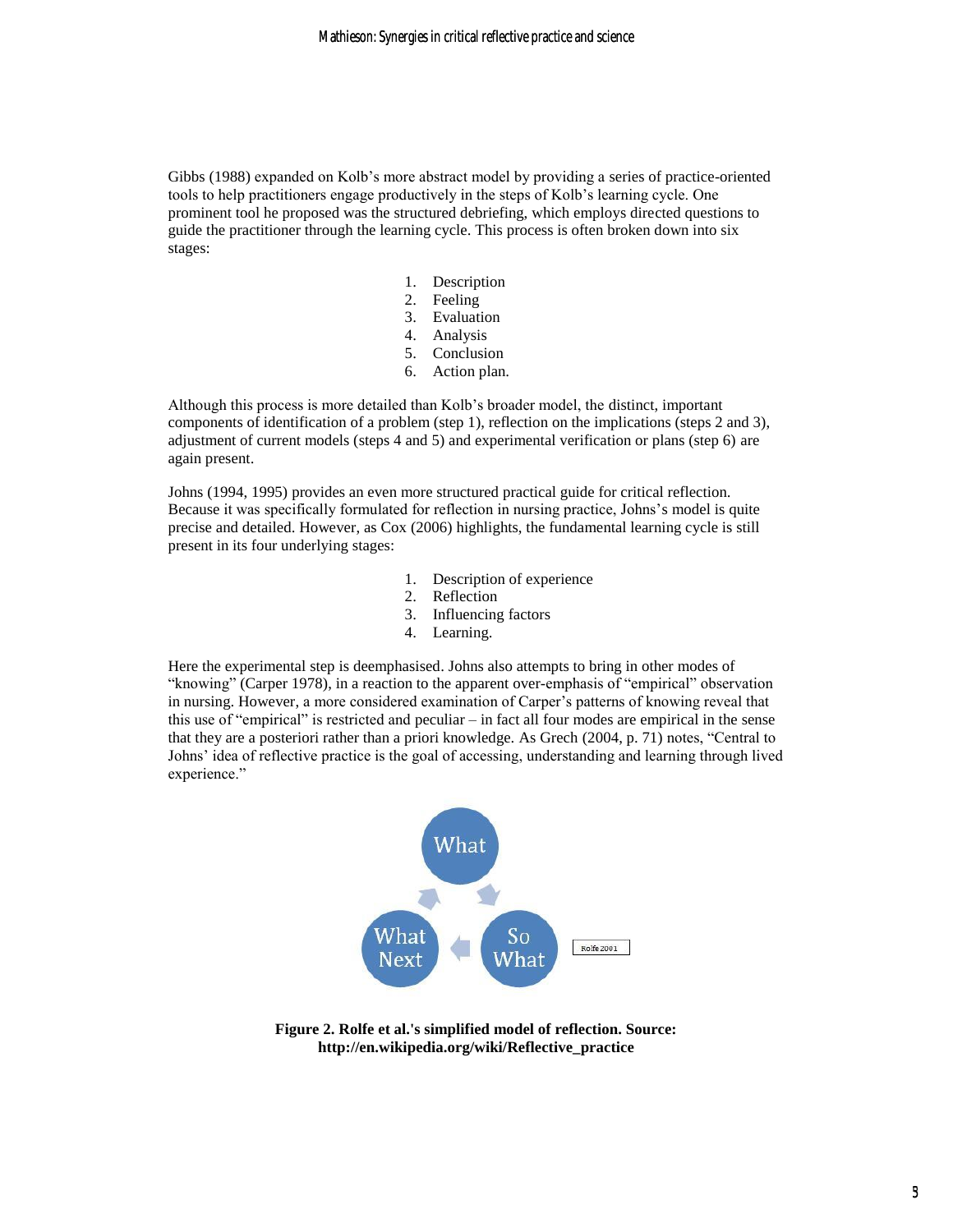Rolfe, Freshwater and Jasper (2001) (again from the area of nursing reflection practice) simplify the loop to three simple questions (Figure 2): what, so what and what next? Although this is a much simpler model, it manages to bring forward a key aspect of critical reflection: that it is an active, experiential process designed to gather empirical evidence, analyse it and provide adjustments (possibly dramatic adjustments) to the cognitive models of relevant practice to facilitate improvement.

To bring these ideas back to the philosophical underpinnings, critical reflection is concerned with how models of practice can be altered to be as accurate and useful as possible in a reliable way. That is, critical reflection is a practical implementation of epistemology, applied to conscious practices and processes that humans undertake.

### **Action Research**

Action research is an interesting offshoot of reflective practice, with a variety of generative ideas from various thinkers. It describes a loose series of methods for engaging in action, with the common tie that the processes are reflective. For our purposes it provides examples of robust methodologies for the conduct of research (where we emphasise the French root of the word rechercher – to search).

One theory is developed from Argyris's work on Action Science (Argyris 1970, 1980, 1994; Argyris, Putnam & Smith 1985) that emphasises collaboration and research, in contrast to theories that emphasise the individual reflective practitioner in a situation of professional practice. It can be noted that research itself is a form of professional practice, thus this distinction of context may not be relevant. Action research attempts to draw a contrast to experimental research in that experimental research controls (or attempts to control) all variables in a situation, leading to an isolated environment.



**Figure 3. A generalised representation of action research based on Lewin's model (Lewin 1946). Source: http://en.wikipedia.org/wiki/Action\_research**

Participatory action research builds on social-psychology theory via Lewin (1946) and pedagogy via Freire (1970). Participatory action research also explicitly employs a cyclical approach in which action and research are planned, enacted, observed, evaluated and critically reflected on in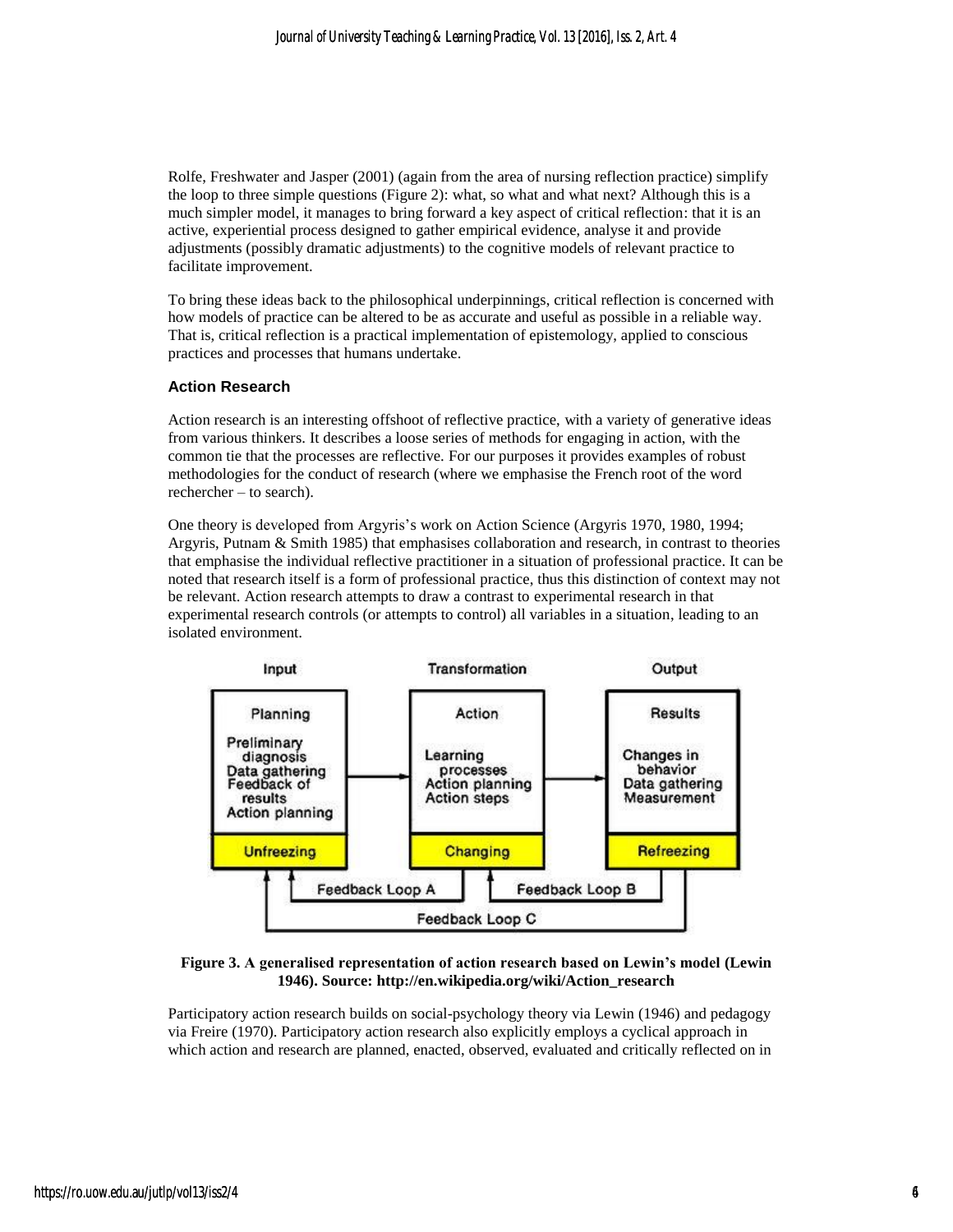iterative cycles (McNiff & Whitehead 2009; O'Brien 2001). Although the focus in participatory action research is on engaging all stakeholders in the process of action and change, it is constructed as a reflective process.



### **Figure 4. A simpler representation of action research. Source: https://www.det.nsw.edu.au/proflearn/research/actres.htm**

More broadly, action-research processes employ feedback loops to evaluate and modify the aim and methodology of the research in question, during the research. Figure 4 gives a diagrammatic representation of these processes, in which change is enacted through three basic steps: unfreezing, where the need for change is recognised through a critical incident or incidents; changing, where the processes and models are altered and tested; and refreezing, where the new model is evaluated and either rejected or adopted. The feedback loops represent the possible transitions to other states; for example, if a new model is unsatisfactory, loop B is in operation and the model undergoes further change and evaluation.

This conception is in fact a rather complex tangle. Figure 5 gives a visual representation of the untangling. This representation again shows the four basic steps linked together in a feedback loop, where an action is performed, results observed and reflected on and any changes planned. Of particular note is the identification of verbs that describe the transitions between the different stages of the action-research process. These verbs are echoed in the detailed reflective methods of Kolb and Johns.

### **Models of Science**

Science (derived from the Latin scientia, or "knowledge") as we conceive of it in the modern world is a complex and manifold idea. In one sense, it is "simply" a collection of reliable knowledge about the natural world. This meaning dates back at least to Aristotle, although Aristotle only considered high-order theorising as science – the actual gathering of data was secondary (Aristotle n.d., p. VI 1139b). The Renaissance and the Enlightenment reformed this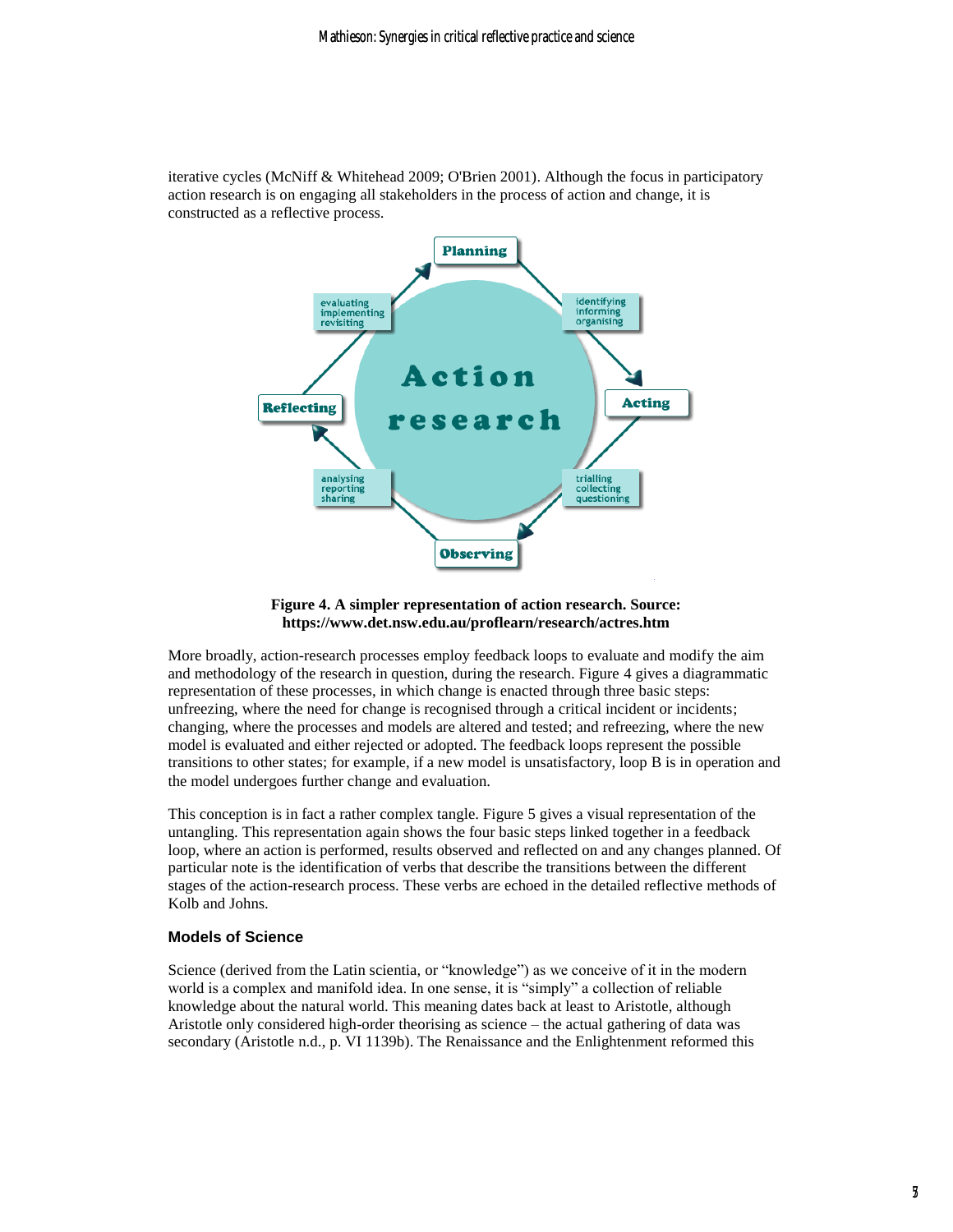view through the experimental work of Bacon, Galileo, Kepler, Newton, Brahe, Hook, Lavoisier and others. In this new conception, embodied first by Roger Bacon and expounded in the third volume of Newton's Philosophæ Naturalis Principia Mathematica, empirical observation and experimentation was emphasised as the core method through which science could be advanced. The coalescence of these ideas by the  $19<sup>th</sup>$  century led to the explicit concept of the scientific method. Before discussing the scientific method further, it is illuminating to consider some philosophical definitions and explanations of science (as science is not identical to the scientific method), bearing in mind the goals of reflective practice.





Siepmann (1999) provides perhaps one of simplest but still meaningful definitions of science as "the field of study which attempts to describe and understand the nature of the universe in whole or part". Considering this in the context of reflective practice, science could be conceived of as reflection on nature, in contrast to the human-practice focus of critical reflective practice.

Gilbert provides an alternative perspective:

One possibility is to define science as a process of constructing predictive conceptual models. This definition unites both the processes and product of science…. Within this framework, the purpose of research is to produce models which represent consistent, predictive relationships.

(Gilbert 1991, p. 73)

Again, if this definition of science is considered in the context of the aims of critical reflective practice, the synergies become apparent: critical reflective practice aims to produce models of practice that are predictive, in the sense that they provide predictable results, and consistent, in that they match the reality of the practice's context.

One of the key elements of science is that its conclusions are built on observation; that is, its claims should be empirically falsifiable; that is, able to be challenged and perhaps disproved (Popper 1934). Although not formulated in this manner, critical reflective practice employs the same idea: models are formulated (this is identical to making a claim) and tested in practice to discern their applicability; they are compared against observation and either empirically falsified or partially validated.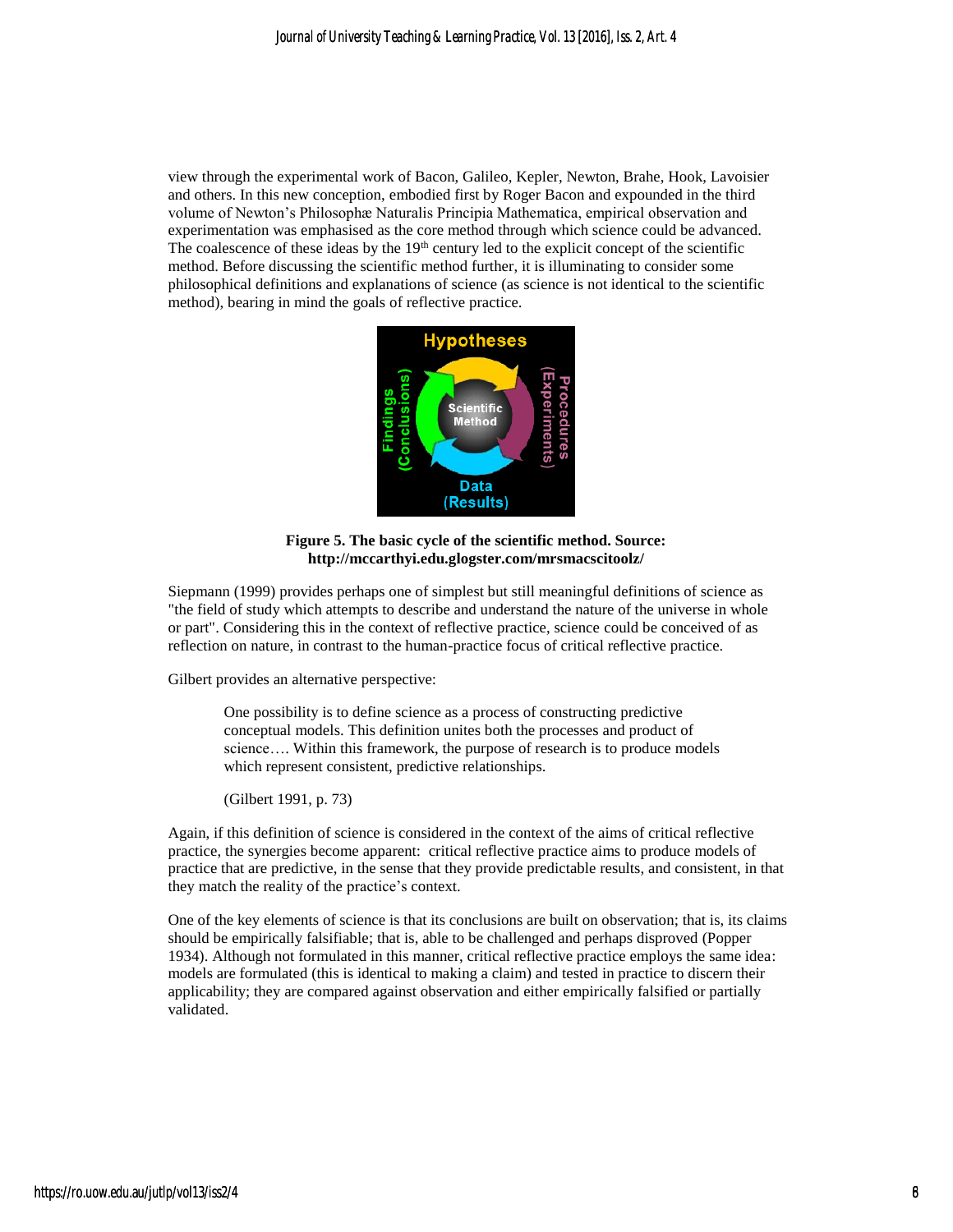#### **The Scientific Method**



**Figure 6. An expression of the scientific method. Source: http://scene.asu.edu/habitat/s\_method.html**

The key methodological philosophy that guides the vast majority of scientific practice is the scientific method. In practice this term refers to a body of techniques that satisfy certain constraints. Chief amongst these is that the evidence must be empirical and measurable<sup>1</sup> (Newton 1687). This empiricism is summed up by Ørsted (1997, p. 292): "The foundation of general physics...is experience. These...everyday experiences we do not discover without deliberately directing our attention to them. Collecting information about these is observation." Alongside this, four basic steps outline the structure of most expositions of the scientific method (Godfrey-Smith 2003; Jevons 1874; Galilei 1638):

- 1. Observation of interesting phenomena. (Ørsted 1997)
- 2. Hypothesis regarding the explanation. (Feynman 1965; Ørsted 1997)
- 3. Prediction based on the hypothesis. (Ørsted 1997)
- 4. Experimental testing of the hypothesis. (Galilei 1638)

<sup>1</sup> <sup>1</sup> Though "measurable" is the typical term, "comparable" may be more accurate. Similarly, "quantifiable" tends to cause unnecessary consternation when the real intent is that phenomena be adequately describable such that accurate and useful information can be derived, rather than that there is a particular set of numerical units that can be used to quantify them.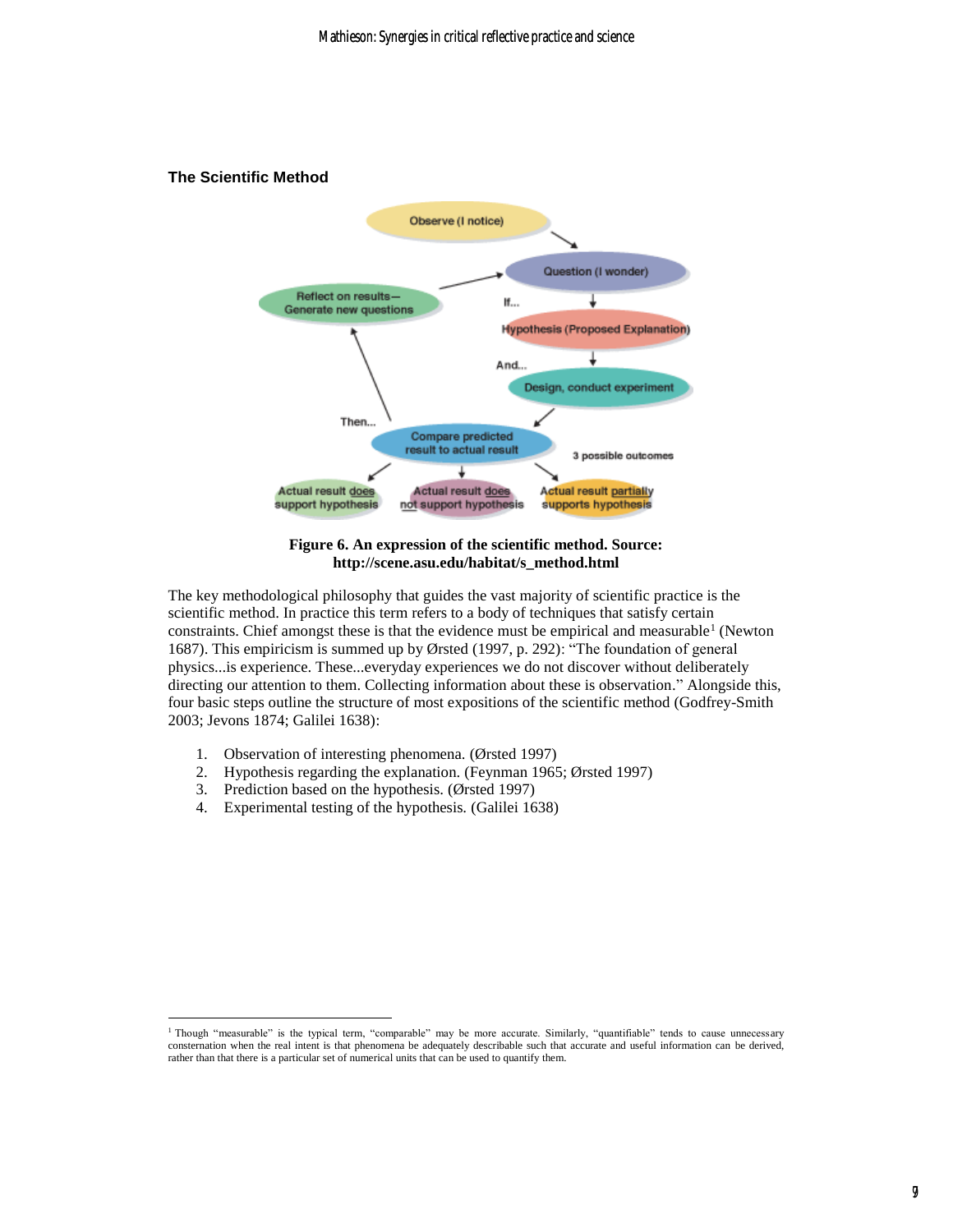

### **Figure 7. A more complex visualisation of the scientific method. Note the emphasis on the step labelled "Think!". Source: http://www.sciencebuddies.org/science-fairprojects/project\_scientific\_method.shtml**

Importantly, these steps occur in iterations, or even recursions, with whole cycles interleaved between steps. Brody (1993, p. 10) says that this "epistemic cycle starts from an initial model; iterations of the cycle then improve the model until an adequate fit is achieved".

While different presentations of the scientific method vary in complexity and detail, all have at their heart this repeating cycle of observation, hypothesis, prediction and testing, or in the terminology used to describe critical reflective practice, experience, reflection, formation of abstract models and testing. In fact, some formulations make this resonance even clearer. For example, Figure 6, which gives a naturalistic presentation of the scientific method, explicitly includes reflection as a key step – note that it also highlights the cyclical nature of the experimental process, showing reflection as a result of the observation of the results.

Other formulations reflect further aspects of reflective practices. Figures 4 and 5 in particular show the level of congruence in the basic format of the scientific method and the basic format of action research.

Even when different aspects are emphasised, the underlying essence of both processes that embody critically reflective practice and those that embody scientific practice – the dominant example of which being the scientific method – show clear systemic and philosophic congruencies (Gibbs 1988, p.1). In particular, the scientific method emphasises critical reflective thought (Figure 7). The key difference is that critically reflective practice takes as its subject systems and processes enacted by humans in a societal context, whereas the scientific method focuses on natural phenomena and systems.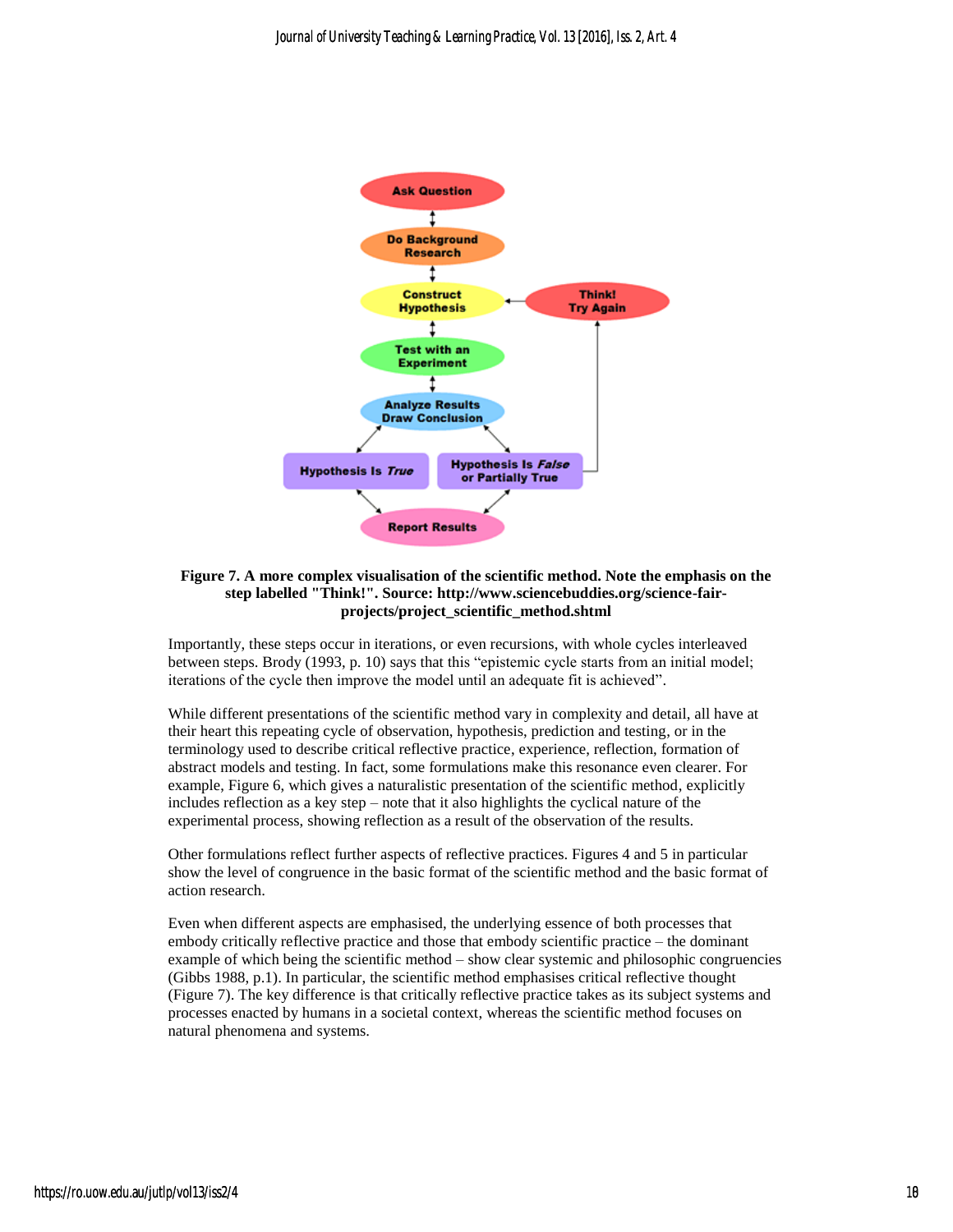#### **Empirical Epistemology**

While it is clear that critical reflective practice and science share some basic methodological philosophies, the relationship stems from a deeper source. Epistemology is the branch of philosophy concerned with knowledge: what it is, how it is acquired and to what extent things can be known.

Naturally, both critical reflective practice and science are deeply concerned with epistemology, though often tacitly. They are both concerned with acquiring knowledge and using it to advance our understanding and capabilities. Interestingly, despite the depth and complexity of epistemology as a branch of philosophy, both critical reflective practice and science have arrived at essentially the same practical model of epistemology.

Given that critical reflective practice and science are practically oriented, it is natural that in terms of their epistemology they are both primarily concerned with how knowledge is acquired, rather than what knowledge is. While, ultimately, the discourse regarding traditional conceptions of knowledge, the Gettier problem (Gettier 1963), reliabilism (Goldman 1967) and the debate between internalism and externalism (Cohen 1984; Brueckner 1999; Putnam 1981) have implications for both, the fact that they remain unresolved philosophical questions renders them in practice irrelevant to any field of inquiry that requires knowledge to be collected.

A fundamental distinction between methods of obtaining knowledge is whether knowledge is a priori (known independently of experience) or a posteriori (dependent on experience). While there are, no doubt, some who would argue, it seems natural any area of inquiry where the goal is to develop working models of external systems (good professional practice such as teaching, on one hand, the natural world on the other) would come quickly to the conclusion that the relevant knowledge must be a posteriori: while a particular model may be right from first conception, the only way to know with any degree of certainty is to test it empirically.

An examination of a posteriori knowledge leads naturally to empiricism. While there are several types of empiricism, the common element is an emphasis on knowledge gained through experience. In particular, Pierce's (1903) modification of empiricism, pragmatism, ties together elements of British empiricism, phenomenalism, logical positivism and rationalism. It emphasises knowledge from experience and rational, conceptual thinking. By allowing inductive and deductive reasoning to complement each other, rather than compete, and by developing the idea of abductive reasoning (essentially the process of hypothesising in the formal sense), Pierce tied together many notions of science and the scientific method into a coherent whole. It was Pierce's influence that led Dewey to instrumentalism (Dewey 1903), which has come to inform the theory of critical reflective practice as it stands today.

## **Conclusion, or what was the point of all that?**

It is certainly intellectually interesting to examine what seem to be two fields of thought far removed from each other and find such similarity. To trace this similarity back to an essential underlying philosophy of natural and effective knowledge development demonstrates that such methods are often effective well beyond that area. However, this is not the only reason that such an effort is interesting.

It should be beyond doubt that quality science forms one of the key pillars of an enlightened society; to ignore the natural world is at best foolish, at worst fatal. Similarly, quality in education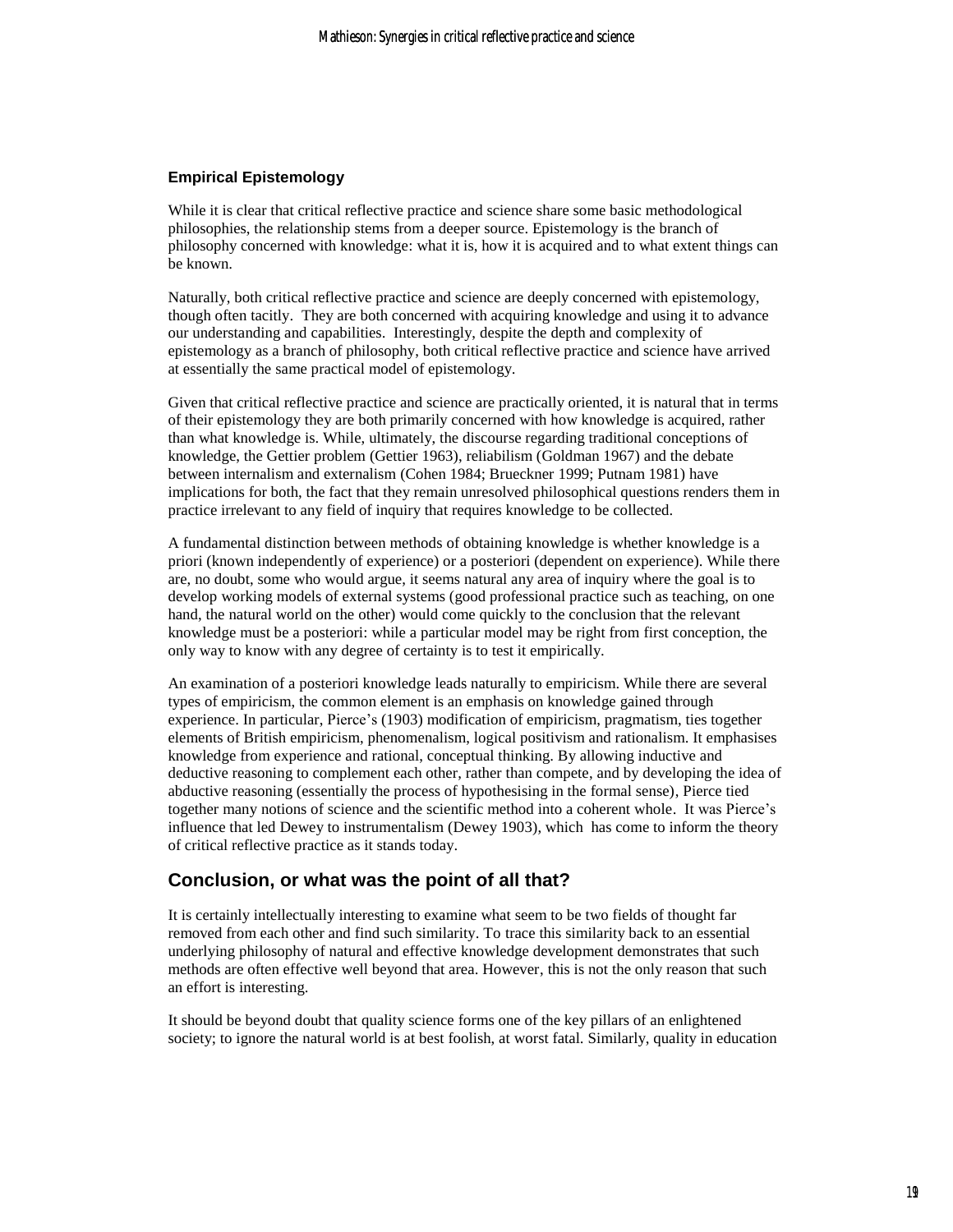is essential to the functioning of society. Without an educated populace we cannot hope to improve the world in any significant way. To quote Thomas Jefferson: "I know of no safe depository of the ultimate powers of the society but the people themselves; and if we think them not enlightened enough to exercise their control with a wholesome discretion, the remedy is not to take it from them, but inform their discretion" (Jefferson 1820). Indeed, without education, science quickly crumbles. Education is the cornerstone of functional democracy and the key to diverse, tolerant society (Taylor 1990).

Thus it is important that the methods employed in either area are as good as they can possibly be. Improvement should be continually sought, at both the personal and societal level. Possibly the most effective method for spreading improvement is via the sharing of information gathered through critical reflection. By highlighting the close relationship between science and critical reflective practice we hope to extend the discourse to new participants, to expand the pool of ideas, to draw good ideas from wider sources and to link disciplines together.

The demonstration of such similarities is also important in overcoming academic partitions, currently referred to as "silo-isation". Academic disciplines tend to wall themselves off from each other. In the best case this leads to unnecessary repetition of important research. In the worst one discipline might actively shun ideas from another, to both their detriment. Education academics may reject science, falsely equating it with obsessive measurement and calculation, thus depriving themselves of centuries of methodological learning and scholarship; similarly, scientists may reject educational theory to the obvious detriment of their students and thus their fields. There is no reason why this should remain the case. Education needs to embrace science, and science, education. As Snow (1959, p. 53) writes, "there are steps to be taken which aren't outside the powers of reflective people", and while "education isn't the total solution to this problem, without education [we] can't even begin to cope"; therefore, "closing the gap between our two cultures is a necessity.... When those two senses have grown apart, then no society is going to be able to think with wisdom".

## **References**

Argyris, C 1970. Intervention theory and method, Addison-Wesley. Reading, MA.

Argyris, C 1980. Inner contradictions of rigorous research. Academic Press, New York.

Argyris, C 1994. Knowledge for action. Jossey-Bass, San Francisco.

Argyris, C, Putnam, R & Smith, D 1985. Action science: Concepts, methods and skills for research and intervention. Jossey-Bass, San Francisco.

Argyris, C & Schön, D 1974. Theory in practice: Increasing professional effectiveness. Jossey-Bass, San Francisco.

Argyris, C & Schön, D 1978. Organization learning: A theory of action perspective. Addison Wesley, Reading, MA.

Aristotle (n.d.). Nichomachean ethics. Viewed at http://classics.mit.edu/Aristotle/nicomachaen.html.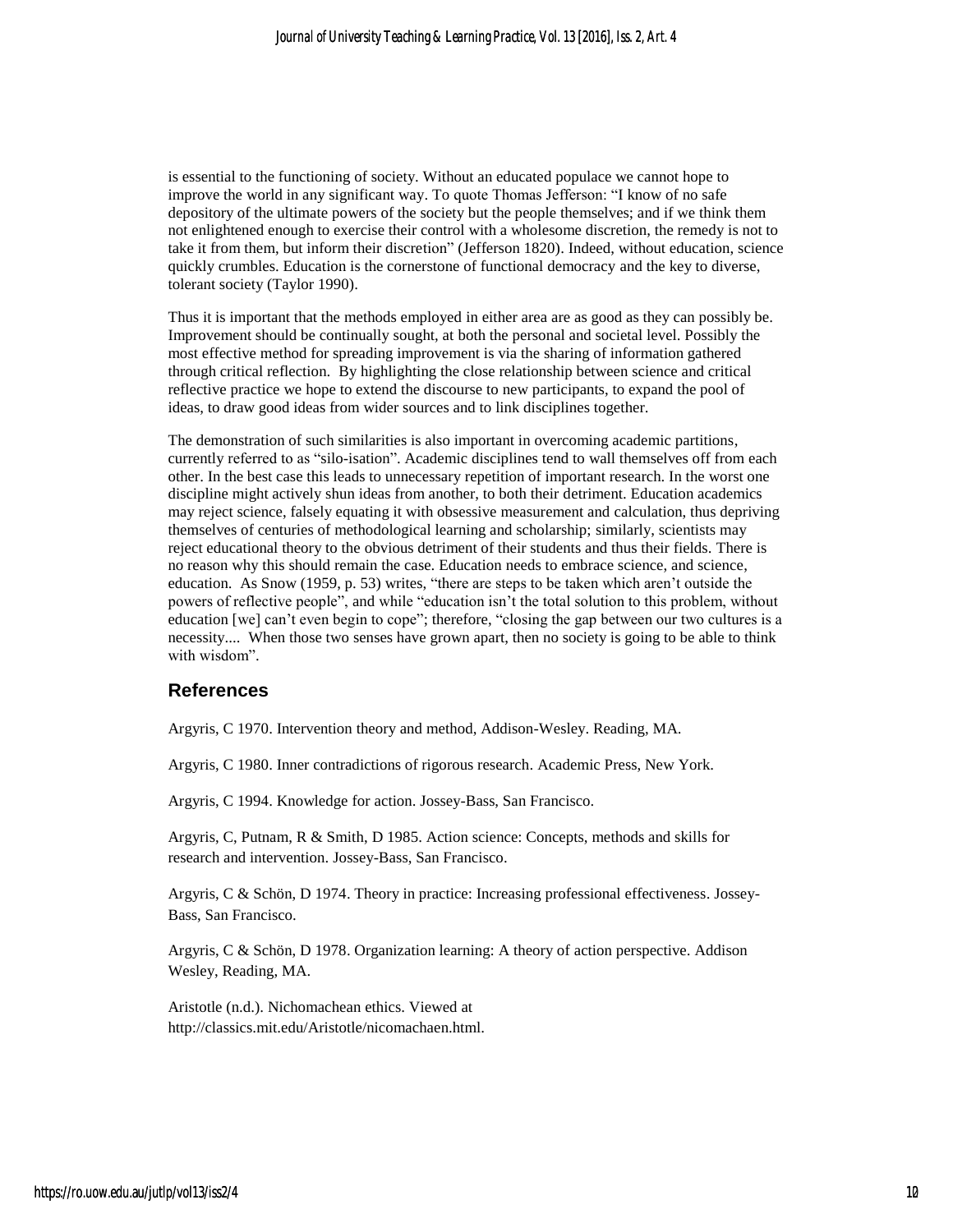Bacon, F 1605. Of the proficience and advancement of learning, divine and human. Leon Lichfield, Oxford, verse 8.

Brody, T A 1993. The philosophy behind physics. Springer Verlag, Berlin.

Brueckner, A 1999. Semantic answers to skepticism. Oxford University Press, Oxford.

Carper, BA 1978. Fundamental Patterns of Knowing in Nursing. Advances in Nursing Science, 1(1), pp. 13-24.

Cohen, S 1984. Justification and Truth. Philosophical Studies, 46, pp. 279-296.

Cox, E 2006. Adult learners learning from experience: Using a reflective practive model to support work-based learning. Reflective Practice: International and Multidisciplinary Perspectives, 6(4), pp. 459-472.

Dewey, J 1903. Studies in logical theory. University of Chicago Press, Chicago.

Dewey, J 1933. How we think: A restatement of the relation of reflective thinking to the educative process. DC Heath and Company, Boston.

Feynman, R 1965. The Character of physical law. M.I.T. Press, Cambridge, MA.

Freire, P 1970. Pedagogy of the oppressed. Herder & Herder, New York.

Galilei, G 1638. Two new sciences (1914th ed.). Lodewijk Elzevir, Leiden. Viewed at http://galileo.phys.virginia.edu/classes/109N/tns.htm.

Gettier, E 1963. Is Justified True Belief Knowledge?. Analysis, 23, pp. 121-123.

Gibbs, G 1988. Learning by doing: A guide to teaching and learning methods. Further Education Unit, Oxford Brookes University, Oxford. Viewed at http://www2.glos.ac.uk/gdn/gibbs/.

Gilbert, S W 1991. Model Building and a Definition of Science. Journal of Research in Science Teaching, 28(1), pp. 73-79.

Godfrey-Smith, P 2003. Theory and reality: An introduction to the philosophy of science. University of Chicago Press, Chicago.

Goldman, A 1967. A Causal Theory of Knowing. Journal of Philosophy, 64, pp. 357-372.

Gottlieb, S 1997. Religion & Science – the Best of Enemies, the Worst of Friends. The Harbinger. Viewed 12 June 2012, [http://www.theharbinger.org/articles/rel\\_sci/gottlieb.html.](http://www.theharbinger.org/articles/rel_sci/gottlieb.html)

Grech, E 2004. Hegel's dialectic and reflective practice – a short essay. International Journal of Psychosocial Rehabilitation, 8, pp. 71-73.

Jefferson, T 1820. Private Communication to W. Jarvis. Library Of Congress, Washington DC.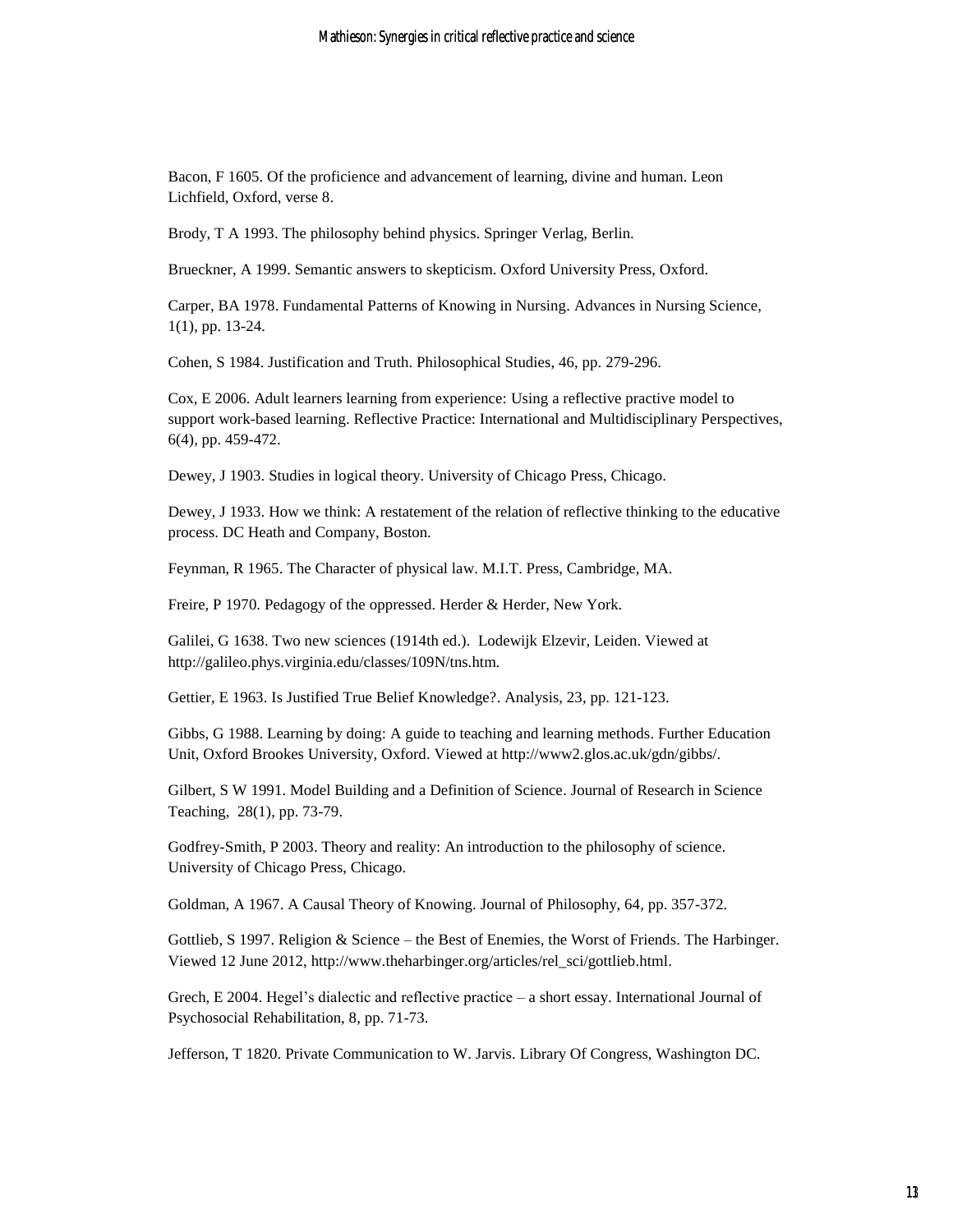Jevons, W S 1874. The Principles of science: A treatise on logic and scientific Mmethod. Dover Publications, London.

Johns, C 1994. Guided reflection. In Palmer, A, Burns, S & Bulman, C (eds.), Reflective practice in nursing. Blackwell Scientific, Oxford.

Johns, C 1995. Framing learning through reflection within Carper's fundamental ways of knowing in nursing. Journal of Advanced Nursing, 22(2), pp. 226-234.

Kolb, D A 1984. Experiential learning: Experience as the source of learning and development. Prentice-Hall, Upper Saddle River, NJ.

Lewin, K 1946. Action research and minority problems. Journal of Social Issues, 2(4), pp. 34-46.

McNiff, J & Whitehead, D 2009. Doing and writing action research. SAGE Publications, London.

Newton, I 1687. Book 3, De Mundi Systemate. In Pepys, S, Philosophiæ Naturalis Principia Mathematica, London.

O'Brien, R 2001. An overview of the methodological approach of action research. In Richardson, R (ed.), Theory and practice of action research. Universidade Federal da Paraíba, João Pessoa, Brazil.

Ørsted, H C 1997. Selected scientific works of Hans Christian Ørsted. Princeton University Press, Princeton.

Pierce, C S 1903. Lectures on pragmatism. Cambridge, MA. Viewed at http://www.textlog.de/peirce\_pragmatism.html.

Piaget, J 1926. The language and thought of the child. Routledge & Kegan, London.

Piaget, J 2001. Studies in reflecting abstraction. Psychology Press, Hove, UK.

Popper, K 1934. The logic of scientific discovery. Routledge, London.

Putnam, H 1981. Brains in a vat. In Reason, truth, and history. Cambridge University Press, Cambridge.

Rolfe, G, Freshwater, D & Jasper, M 2001. Critical reflection for nursing and the helping professions. Palgrave, Basingstoke, UK.

Schön, D 1983. The reflective practitioner: How professionals think In action. Basic Books, New York.

Siepmann, J P 1999. Editorial: What is Science? Journal of Theoretics, 1-3. Viewed at http://www.journaloftheoretics.com/editorials/vol-1/e1-3.htm.